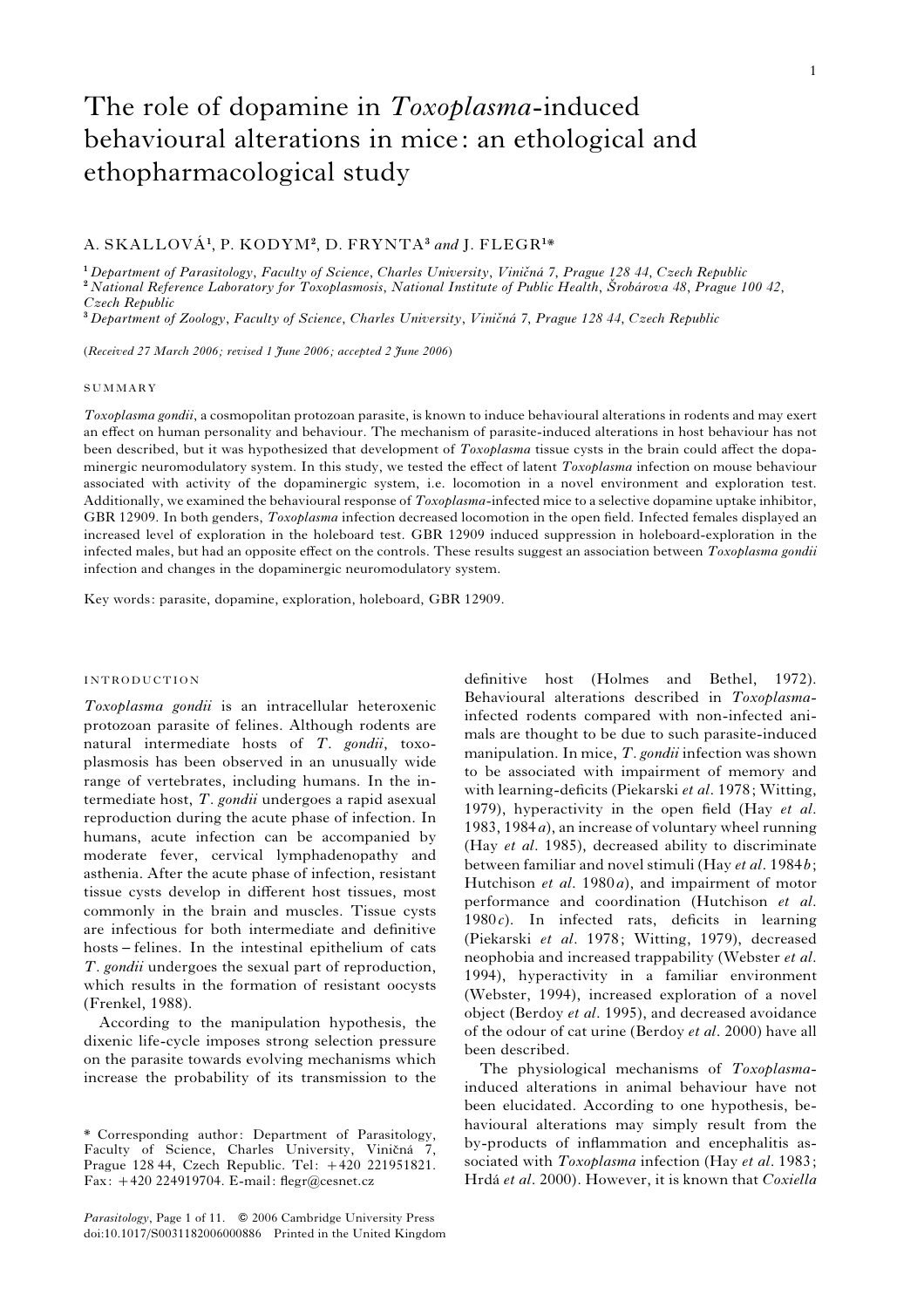burnetti or Leptospira icterohaemorrhagiae also cause encephalitis in rodents, but do not cause alterations in animal behaviour (Webster, 1994). A second hypothesis is that development of Toxoplasma tissue cysts in the brain may affect levels of certain neurotransmitters and their metabolites. Berdoy et al. (2000) have suggested that diminished fear of a predator in infected rats may be similar to the decrease of predator avoidance after administration of N-methyl D-aspartate (NMDA) receptor antagonists or serotonin antagonists. In mice with latent Toxoplasma infection, increase of dopamine concentrations up to 114% in the whole brain homogenate over controls was demonstrated (Stibbs, 1985). Results of studies concerning the effects of latent Toxoplasma infection on human personality also suggest that behavioural alterations could be due to the influence of the parasite on certain components of the dopaminergic system. Thus it has been reported that infected men scored significantly lower than controls in novelty seeking, one of the four temperament dimensions of the biosocial model of personality developed by Cloninger (Flegr et al. 2003). Novelty seeking is thought to be negatively correlated to basal dopaminergic activity (Cloninger et al. 1993; Hansenne et al. 2002). However, the relationship between dopamine and novelty seeking in humans has not been definitely proved (Corr and Kumari, 2000; Gebhardt et al. 2000). An association between dopaminergic activity and intensity of response to novel stimuli was clearly demonstrated in rats (Dellu et al. 1996; Kabbaj and Akil, 2001). Several authors have described alterations in response to a novel environment in Toxoplasma-infected rodents (Berdoy et al. 1995; Hay et al. 1984b; Hutchison et al. 1980b).

The aim of this study was to clarify the effects of latent toxoplasmosis on mouse behaviour associated with the activity of the dopaminergic system. Therefore, ethological tests were focused on motor activity in a novel environment and exploration. Additionally, we examined the effect of a selective dopamine re-uptake inhibitor, GBR 12909, on mice behaviour in the holeboard test. We hypothesized that if the development of Toxoplasma tissue cysts in the brains of mice induced changes in the dopaminergic system, the effects of GBR 12909 on the behaviour of infected and control mice might be quantitatively or even qualitatively different.

#### MATERIALS AND METHODS

# Animals and infection

Sixty female and 60 male F1 crosses between mouse inbred strains BALB/c (females) and B10A (males), obtained from Velaz (Czech Republic), were used. The F1 crosses between 2 inbred mouse strains have identical genotype but, in contrast to the parental

strains, they are heterozygous in many genes. It was shown that behavioural patterns of F1 crosses between various mouse strains are comparable (Lipp and Wolfer, 2003). Mouse strain crosses are known to be healthier and more resistant to  $T$ . gondii than inbred mouse strains (Darcy and Santoro, 1994). The mice were housed in unisex groups of 7–8 in plastic cages with wood shaving bedding and nesting material and maintained under a 12-h light : dark cycle (lights on at 04:00 h). Food and water were available ad libitum. All experiments were performed

Charles University, Prague. At 10 weeks of age, mice were inoculated perorally with 0. 5 ml of brain suspension in saline, which contained the equivalent of 10 tissue cysts of the avirulent cyst-forming HIF strain of Toxoplasma gondii, isolated in 1993 in the Czech Republic from the cerebrospinal fluid of a male HIV-positive patient (Kodym et al. 2002). The brain suspension was prepared from brains of CBA/J mice infected 3 months earlier. Controls received perorally 0. 5 ml of saline. Six of the male mice inoculated with T. gondii and 4 of the male controls died during the inoculation.

in accordance with present Czech legislation and were approved by the IRB Faculty of Science,

Mice were regularly observed for symptoms of illness and their weights were recorded. At the end of each experiment, all animals were serologically examined for anti-Toxoplasma antibodies by complement-fixation test. In 16 randomly selected infected mice (8 females and 8 males), the number of tissue cysts was quantified in the brain suspension 13 weeks p.i. Brains of selected mice were homogenized in 1 ml of saline. The number of cysts was counted in ten 15  $\mu$ l samples of each suspension under  $\times$  250 magnification.

#### Drugs and solutions

GBR 12909 1-[2-[bis(4-fluorofenyl)metoxy]-etyl]-4- [3-fenylpropyl]piperazin (Tocris) was dissolved in sterile 0. 9% saline solution and administered i.p. in a volume of  $120 \mu l$ . Each mouse received the drug at a concentration of 10 mg/kg. Controls received 120  $\mu$ l of sterile saline.

#### Apparatus and procedures

Behavioural testing started 10 weeks after infection. With regard to the great number of animals used in the experiment, males and females were tested in separate trials. The tests on females were performed immediately after the tests on males were completed. All experiments were carried out during the dark phase between 16:00 and 23:00 h. The behaviour of the mice was videotaped by a video camera positioned directly above the apparatus. All of the videotapes were analysed using The Observer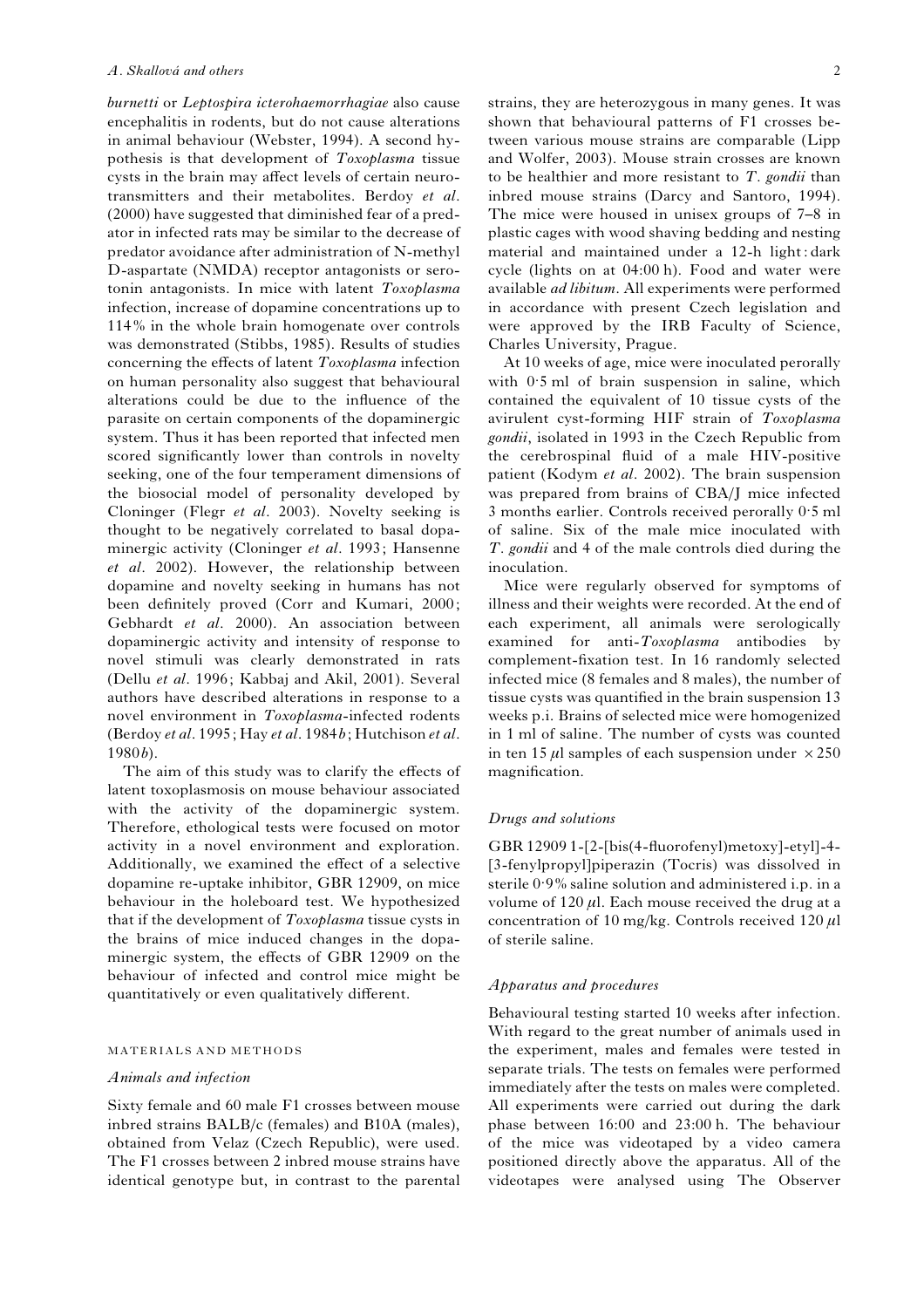software (Noldus). The analyses of behaviour were done blind.

#### Open field test of activity and exploratory behaviour

The open field consisted of a black plastic arena,  $60 \times 60 \times 40$  cm, divided into 9 squares (20  $\times$  20 cm). The arena was lit by 2 red bulbs (15 W). The mouse was placed in a corner square, facing the walls, and videotaped for 10 min. The following parameters were recorded: the total number of squares crossed, the total number of rears, time spent grooming, time spent sitting and the relative number of central square entries (number of central square entries/total number of squares crossed). Between each mouse, faeces and urine were removed, and the arena was cleaned using a detergent and dried. The test was repeated 48 h later to assess habituation.

#### Holeboard test of exploratory behaviour

Exploratory behaviour was assessed 48 h after the second open field test. The holeboard consisted of a black plastic arena,  $60 \times 60 \times 40$  cm, with a false floor,  $2.5$  cm high, divided into 9 squares, each  $20 \times 20$  cm. There were 16 holes (2 cm diameter) in the floor in a symmetrical pattern. The arena was lit by 2 red bulbs (240 W). Each mouse was placed in a corner square, facing the walls, and videotaped for 10 min. The number and duration of head dips into the holes, time spent sniffing at the holes and the number of squares crossed, were recorded. Head dipping was defined as a hole entry up to the ears. After each test session, faeces and urine were removed, and the arena was cleaned using a detergent and dried prior to the next mouse.

# Holeboard test of exploratory behaviour after i.p. administration of GBR 12909

The effects of selective dopamine re-uptake inhibitor GBR 12909 on behaviour in infected mice were assessed 6–7 days after the first holeboard test. The male mice were tested in the 16-hole holeboard described above. A strong decrease in the exploratory activity in males due to habituation in the 16-hole holeboard was observed and, because of this, the female mice were tested in a novel 4-hole holeboard, formed by inserting a new false floor that was divided into 16 squares,  $15 \times 15$  cm. Four central squares contained 2 cm diameter holes. It is supposed that this modified version can better provide independent measures of exploration and motor activity (File, 2001). Each mouse was placed into the arena 40 min after the intraperitoneal administration of GBR 12909 (10 mg/kg) or saline, when the effect of the drug on mice activity was approximately at a peak (Irifune et al. 1995). The number and duration of head dips into the holes, time spent sniffing at the holes, time spent grooming, number of squares crossed and number of rears were recorded over a 10 min period. Inbetween each mouse, faeces and urine were removed, and the arena was cleaned using a detergent and dried.

# Data analysis

Statistica<sup> $\text{R}$ </sup> v.6.0 software was used to analyse the data. The parametric assumptions of the data were verified using Kolmogorov-Smirnov and Lilliefors tests. Homogeneity of variance was tested using the Levene test. Data without normal distribution were transformed using transformation formula  $X'$ =  $log(X)$ . General linear models (GLM) were used to study the effects of toxoplasmosis, gender (confounding factor), and their interactions on each of the behavioural variables recorded. Actual weight of the animals was included as a covariate in all analyses. To assess habituation in the open field, the value of each behavioural trait, recorded in the first test, was included as a covariate, and the value of the same trait in the second test was included as a dependent variable. To determine whether infected and control animals differentially responded to GBR 12909, GLM, followed by Tuckey HSD post hoc test, were carried out. The results were considered statistically significant when  $P < 0.05$ .

#### RESULTS

## Clinical appearance

A significant negative effect of Toxoplasma infection on mouse weight was observed on day 11 p.i. in males  $(F(1, 44) = 12.57; P < 0.001)$  and day 12 p.i. in females  $(F(1,57)) = 33.96$ ;  $P < 0.001$ ),  $(Fig. 1)$ . No typical symptoms of acute toxoplasmosis, i.e. lethargy, ruffled fur, hunched posture, were observed in infected mice.

Complement-fixation test confirmed anti-Toxoplasma antibodies in every inoculated mouse. All control mice were *Toxoplasma*-negative. The mean number of tissue cysts, microscopically examined in 16 randomly selected infected mice, was  $46.25/b \text{rain (s.e.} M. = 5.07).$ 

#### Open field test

In the first test session, infected mice crossed significantly fewer squares  $(F(1, 101) = 9.15; P = 0.003)$ and reared significantly less  $(F(1, 101) = 9.38)$ ;  $P=0.003$ ) than controls (Table 1A). GLM showed no significant effect of toxoplasmosis on the relative number of central square entries, but there was a significant interaction between gender and infection  $(F(1, 101)=8.79; P=0.004)$ . Infected males entered the central square more often (Table 1B), infected females less often (Table 1C) than controls.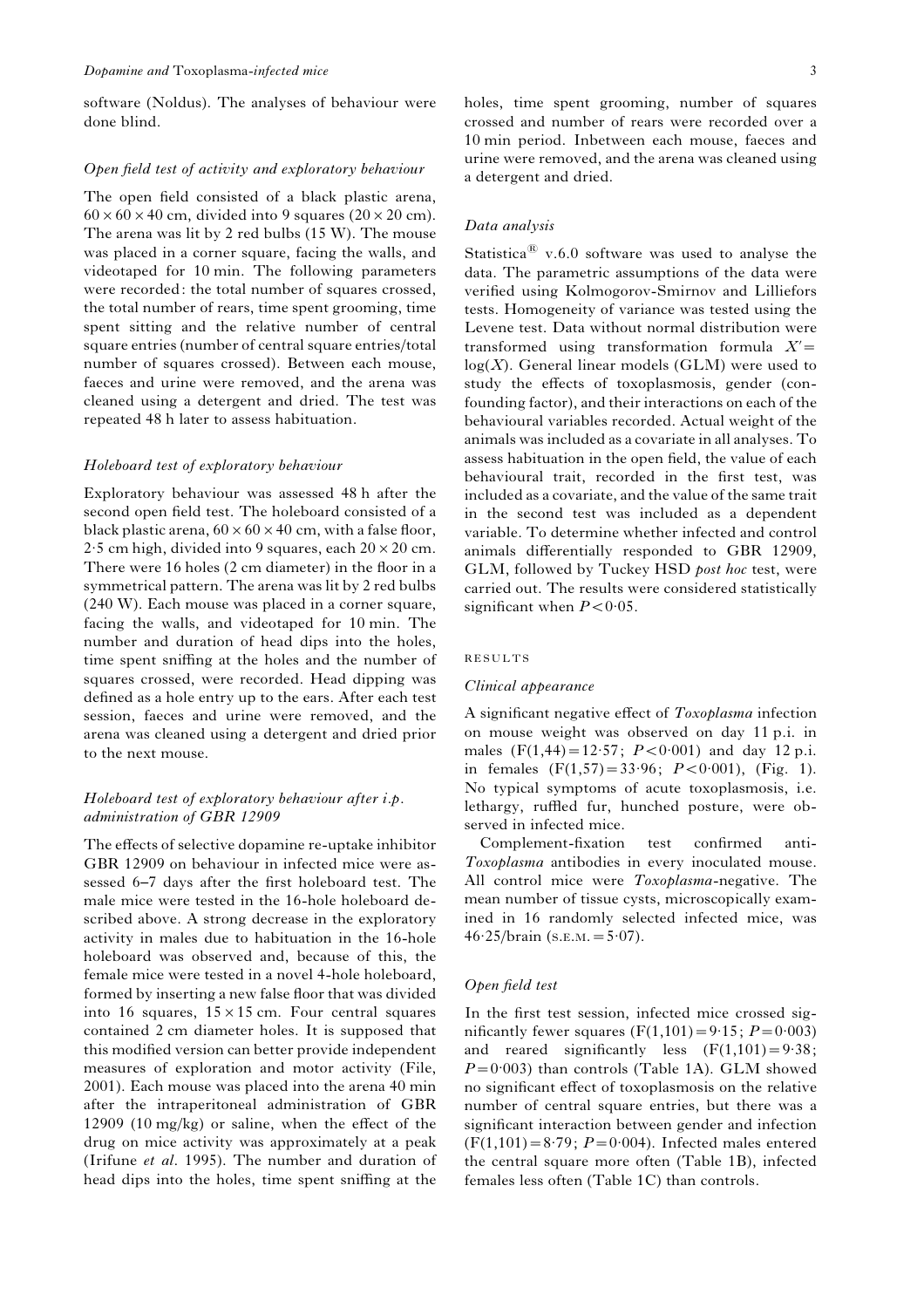

Fig. 1. Changes in body weight during Toxoplasma infection in males (A) and females (B). (A) Mice infected with T. gondii;  $(\Box)$  Control mice. (\*) Significant difference between infected mice (males  $n=23$ ; females  $n=30$ ) and controls (males  $n=24$ ; females  $n=30$ ) (GLM,  $P < 0.05$ ). Each point represents mean and s.E.M.

#### Habituation in the open field

The number of crossed squares significantly decreased from trial 1 to trial 2 in both infected and control mice  $(F(1, 98) = 65.98; P < 0.001)$ . Conversely, the number of rears increased between trials  $(F(1, 98) = 21.95; P < 0.001)$ . There was no significant effect of infection or significant gender-infection interaction in the case of a decrease in crossed squares or increase of rears in the second trial.

#### Holeboard test

Infected mice spent significantly more time sniffing at holes than controls  $(F(1, 98) = 9.04; P = 0.003)$ , (Fig. 2A, Table 1). There was no significant interaction between gender and infection. In separate analyses, the infected females displayed more exploratory activity, i.e. spent more time head dipping, than the controls  $(F(1,57)=4.30; P=0.043)$ . There was no significant effect of infection on exploratory activity in male mice (Fig. 2B).

#### Effects of GBR 12909 on activity in the holeboard

Male and female mice were analysed separately, because different modifications of the holeboard test were used in this trial (16-hole holeboard in males and 4-hole holeboard in females). The response to

i.p. administration of GBR 12909 was significantly different in the infected males and the controls (Table 2). GBR 12909 significantly decreased time spent grooming in the controls (Tukey HSD;  $P < 0.001$ ), but had no significant effect on the infected males. There was a significant interaction between infection and GBR 12909 in the case of the frequency of head dips  $(GLM; F(1,41)=5.03;$  $P=0.030$ ) and the time spent head dipping (GLM;  $F(1, 41) = 4.66$ ;  $P = 0.037$ ). In response to GBR 12909, frequency of head dips was significantly lower in the infected males than in the controls (Tukey  $HSD$ ;  $P=0.036$ ). The effect of GBR 12909 on the infected males was opposite to the effect detected on the controls (Fig. 3). Despite the significant interaction between the infection and GBR 12909, Tukey post hoc comparison showed no differences between groups in time spent head dipping.

There were no significant differences between infected and control females in response to administration of GBR 12909 in the 4-hole holeboard (Table 3, Fig. 4).

# DISCUSSION

Toxoplasma-infected mice (males, as well as females) showed hypoactivity in a novel environment. Infected female mice showed more exploration than controls in the holeboard test. In infected males, a different behavioural response to the selective dopamine reuptake inhibitor GBR 12909 was observed.

## Clinical appearance

The outcome of a  $T$ . gondii infection depends on the virulence of the parasite strain, on the size of the challenge dose, on the initial port of entry of the parasite and on the host species, and on the immunological and genetic status of the host (Darcy and Santoro, 1994). Most of the studies concerning T. gondii-induced behavioural alterations in mice were performed with intraperitoneally infected animals using a relatively high challenge dose, mostly 20 tissue cysts per mouse (Hutchison et al.  $1980a, b, c$ . Intraperitoneal inoculation is undoubtedly unnatural and can result in different pathogenicity than peroral inoculation (McLeod et al. 1989). By using peroral inoculation and a low challenge dose, we tried to achieve a similar-to-natural and therefore more biologically relevant outcome of T. gondii infection.

In our study, the typical symptoms of acute toxoplasmosis were not apparent, except for body weight reduction during the second week p.i. The weight reduction probably coincided with the onset of cellular and antibody immune response (Denkers and Gazzelini, 1998; Lee et al. 1999). During the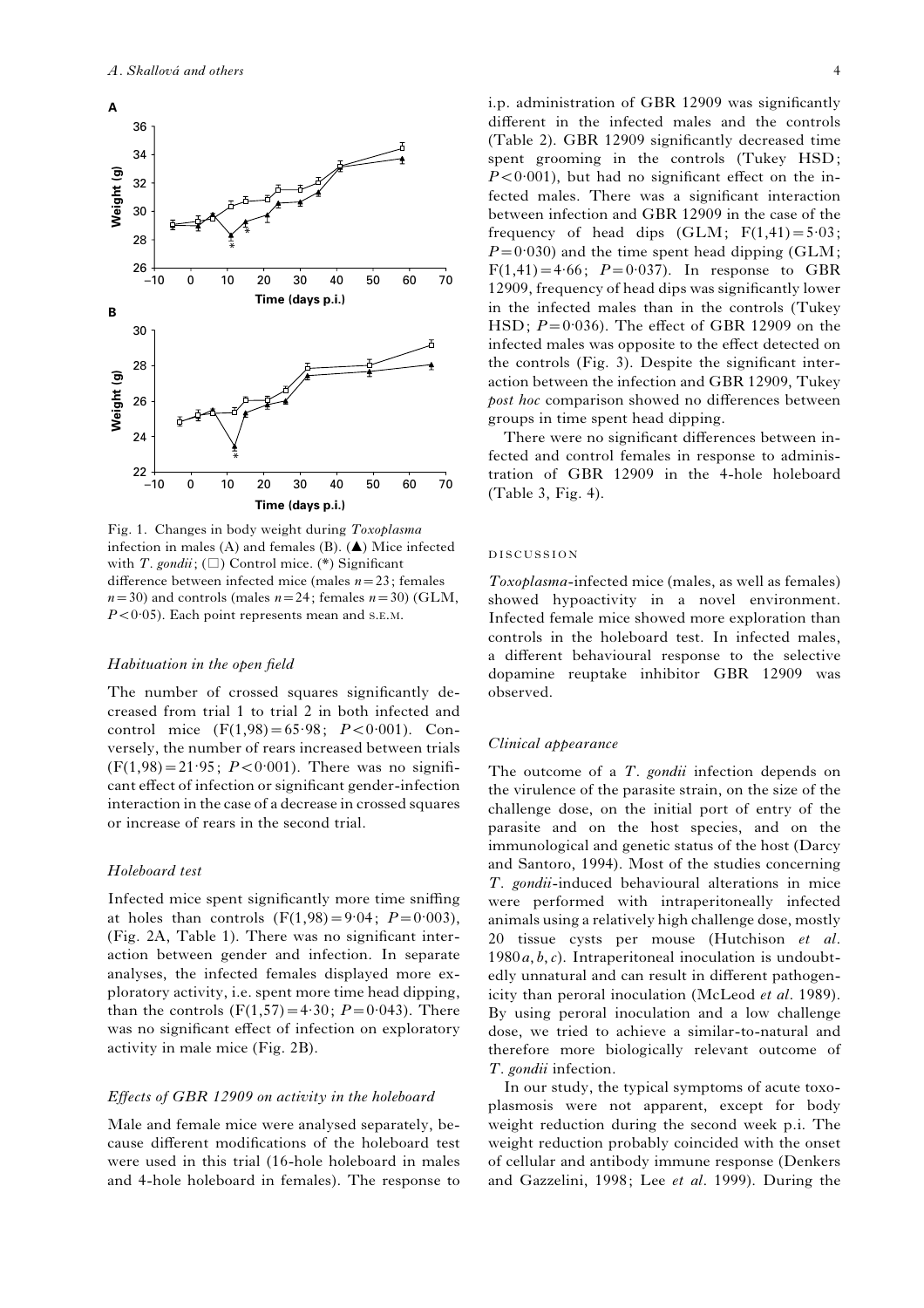# Table 1. (A) Open-field and holeboard tests (both genders together)

| Test       | Measure                            | Trial   | Infected $(n=53)$ |            | Controls $(n=54)$ |             |
|------------|------------------------------------|---------|-------------------|------------|-------------------|-------------|
|            |                                    |         | Mean              | S.E.M.     | Mean              | S.E.M.      |
| Open field | Squares crossed                    | Trial 1 | 179.3             | 3.9        | 196.9             | $3.9**$     |
|            |                                    | Trial 2 | $168 - 7$         | 4.9        | 181.9             | 5.2         |
|            | Rears                              | Trial 1 | 94.8              | $3-1$      | 105.3             | $2.4$ **    |
|            |                                    | Trial 2 | 105.5             | 4.2        | $106-9$           | $3 \cdot 1$ |
|            | Time spent grooming (sec)          | Trial 1 | 9.3               | 0.8        | $8-1$             | 0.6         |
|            |                                    | Trial 2 | $10-1$            | 0.8        | $10-4$            | 0.8         |
|            | Time spent sitting (sec)           | Trial 1 | 1.5               | 0.3        | $1\cdot 3$        | 0.3         |
|            |                                    | Trial 2 | 5.0               | $1\cdot 2$ | $5-1$             | $1\cdot 2$  |
|            | Entries to central square $(\% )$  | Trial 1 | 15.3              | 0.7        | 15.0              | 0.5         |
|            |                                    | Trial 2 | 12.4              | 0.5        | 12.7              | 0.5         |
| Holeboard  | Head dips                          |         | 46.3              | 2.4        | 42.6              | 2.4         |
|            | Time spent head dipping (sec)      |         | $86-1$            | 5.5        | 73.2              | 5.5         |
|            | Time spent sniffing at holes (sec) |         | $92 - 4$          | 2.5        | 81.4              | $2.5***$    |
|            | Squares crossed                    |         | 143.2             | 4.0        | 145.9             | 4.0         |

\*\* Significant differences between infected and control mice (GLM,  $P < 0.01$ ).

# (B) Open-field and holeboard tests (males)

| Test       | Measure                            | Trial   | Infected $(n=23)$ |        | Controls $(n=24)$ |            |
|------------|------------------------------------|---------|-------------------|--------|-------------------|------------|
|            |                                    |         | Mean              | S.E.M. | Mean              | S.E.M.     |
| Open field | Squares crossed                    | Trial 1 | 185.3             | $7-1$  | 191.8             | 5.9        |
|            |                                    | Trial 2 | 178.2             | 9.7    | 174.8             | 7.5        |
|            | Rears                              | Trial 1 | $106-5$           | $5-2$  | 117.9             | $2.7*$     |
|            |                                    | Trial 2 | 125.9             | 6.6    | 118.8             | 4.7        |
|            | Time spent grooming (sec)          | Trial 1 | 12.8              | $1-2$  | $10-1$            | 0.9        |
|            |                                    | Trial 2 | 12.7              | 1.3    | 13.8              | $1\cdot 3$ |
|            | Time spent sitting (sec)           | Trial 1 | 2.0               | 0.5    | 2.5               | 0.5        |
|            |                                    | Trial 2 | $10-0$            | 2.6    | $9-1$             | $2\cdot 2$ |
|            | Entries to central square $(\% )$  | Trial 1 | 20.0              | 0.8    | $17-4$            | $0.8*$     |
|            |                                    | Trial 2 | $13-1$            | 0.7    | $10-9$            | $0.5*$     |
| Holeboard  | Head dips                          |         | 43.2              | $4-1$  | 45.2              | 3.4        |
|            | Time spent head dipping (sec)      |         | 66.3              | $8-1$  | 67.8              | 6.6        |
|            | Time spent sniffing at holes (sec) |         | 78.8              | $3-2$  | 72.6              | $3-3$      |
|            | Squares crossed                    |         | 162.6             | $5-1$  | 163.5             | 5.6        |

\* Significant differences between infected and control mice (GLM,  $P < 0.05$ ).

# (C) Open-field and holeboard tests (females)

|            | Measure                            | Trial   | Infected $(n=30)$ |             | Controls $(n=30)$ |             |  |
|------------|------------------------------------|---------|-------------------|-------------|-------------------|-------------|--|
| Test       |                                    |         | Mean              | S.E.M.      | Mean              | S.E.M.      |  |
| Open field | Squares crossed                    | Trial 1 | 174.7             | 4.2         | 200.9             | $5.2**$     |  |
|            |                                    | Trial 2 | $161 - 4$         | 4.4         | 187.6             | $7.1*$      |  |
|            | Rears                              | Trial 1 | 85.1              | 2.6         | 95.4              | $2.7*$      |  |
|            |                                    | Trial 2 | 89.4              | 3.3         | 96.6              | $3 \cdot 1$ |  |
|            | Time spent grooming (sec)          | Trial 1 | 6.4               | 0.8         | 6.6               | 0.6         |  |
|            |                                    | Trial 2 | $8-2$             | 0.9         | 7.7               | 0.6         |  |
|            | Time spent sitting (sec)           | Trial 1 | $1-1$             | 0.4         | 0.3               | 0.2         |  |
|            |                                    | Trial 2 | 2.0               | 0.6         | 2.0               | 0.8         |  |
|            | Entries to central square $(\% )$  | Trial 1 | 174.7             | 4.2         | $200-9$           | 5.2         |  |
|            |                                    | Trial 2 | $11 - 7$          | 0.7         | 14.3              | $0.7*$      |  |
| Holeboard  | Head dips                          |         | 48.8              | $2 \cdot 1$ | 40.5              | 3.4         |  |
|            | Time spent head dipping (sec)      |         | $102 - 4$         | 6.6         | 77.5              | $8.4*$      |  |
|            | Time spent sniffing at holes (sec) |         | 103.7             | 2.7         | 88.3              | $3.1**$     |  |
|            | Squares crossed                    |         | 128.5             | 3.5         | 131.9             | 4.2         |  |

\*\* Significant differences between infected and control mice (GLM,  $P < 0.01$ ).

\* Significant differences between infected and control mice (GLM,  $P < 0.05$ ).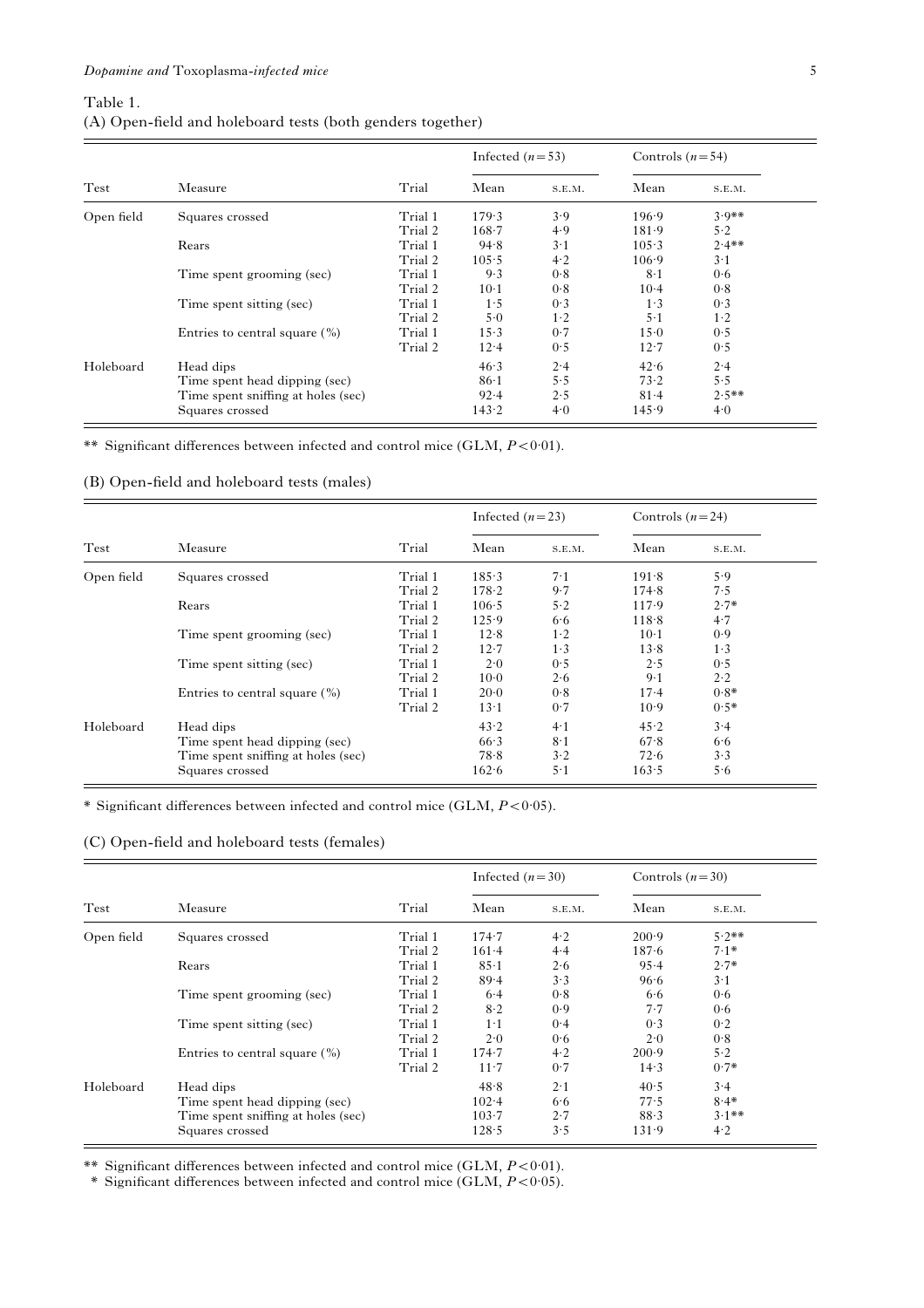

Fig. 2. Time spent sniffing at holes (A) and head dipping (B) in the holeboard test.  $(\blacksquare)$  Mice infected with T. gondii;  $(\Box)$  Control mice. (\*) Significant difference between infected mice (males  $n=23$ ; females  $n=30$ ) and controls (males  $n=24$ ; females  $n=30$ ) (GLM,  $P < 0.05$ ). Height of columns shows mean and S.E.M.

third week after inoculation, the body weight of infected mice rose again and, at the start of the ethological experiments, no differences in weight between infected and control mice were observed. The intensity of infection was, on average only 46 tissue cysts per brain which is approximately the value we have usually observed when examining brains of wild mice (unpublished data).

#### Open field test

Infected mice displayed a lower level of ambulatory activity and reared less than control mice. Rearing is considered to reflect exploration (Deacon et al. 2002) while ambulatory activity mainly reflects general activity, but also a level of anxiety or exploration (Rogers et al. 1999; Tang and Sanford, 2005). In our experiments we used a black arena and red illumination instead of a white arena lit by extra bright lights. Therefore, we suggest that the observed changes in ambulatory activity may be mainly due to alterations in general activity or exploration and only in a minor part to changes in anxiety.

A low level of horizontal activity, measured by the number of squares crossed in the open field, is reported to be associated with low dopaminergic activity in the nucleus accumbens in rats (Dellu et al. 1996; Kabbaj and Akil, 2001). Low rearing may be

associated with a low level of dopamine in the ventral striatum and high level of serotonin in the medial frontal cortex (Thiel et al. 1999). Hypoactivity in a novel environment is thought to be associated with low dopaminergic activity in the mesolimbic and nigrostriatal systems in mice, too (Jones et al. 1996; Puglisi-Allegra and Cabib, 1997).

Hypoactivity of infected mice in the open field, which was observed in our study, is not in agreement with the hyperactivity described by Hay et al. (1983). According to Hay et al. (1984b), infected mice also showed high levels of activity in the Y–maze. In contrast, Hutchison et al. (1980b) observed hypoactivity in infected mice in the same test. However, the number of crossed squares in the open field and the number of visited arms in the Y–maze probably do not reflect the same behavioural trait (Dellu et al. 1996).

There was a significant gender – infection interaction in the case of the relative number of central square entries. Infected males entered the most forbidding central area of the arena more often, infected females less often than controls. Frequent entries to the central square may reflect exploration, whereas avoiding the centre is supposed to be linked to greater anxiety based on the natural aversion of rodents to open spaces (Prut and Belzung, 2003; Tang and Sanford, 2005). However, the open-field test was originally validated only for males. Therefore, a single parameter may not necessarily be associated with the same behavioural trait in both genders. Preference for the forbidding central area of the arena was shown to be associated with low anxiety in male rats and high locomotor activity in female rats (Fernandes et al. 1999). Since there was no correlation between locomotor activity (number of squares crossed) and the relative number of central square entries in female mice in our study (data not shown), we suggest that the gender differences observed in this test may be due to the opposite effect of T. gondii on male and female mice in this parameter.

In contrast to our study, Hay et al. (1983) described an opposite effect of Toxoplasma infection on the central area preference. Infected mice (both males and females) entered the centre of the arena less often than controls.

Behaviour of mice in the open field is strongly influenced by the size and colour of the arena, level of illumination and test conditions (Crawley et al. 1997; Rogers et al. 1999). Hay et al. (1983) used a white arena lit by a white light. In such test conditions, changes in activity of infected mice may be due to changes in anxiety, rather than general activity or exploration (Deacon et al. 2002). Because our aim was to study activity and exploration above all, not anxiety, a black arena and red illumination were used in our study and the differences in experimental setup might explain the differences between our results and those of Hay's group.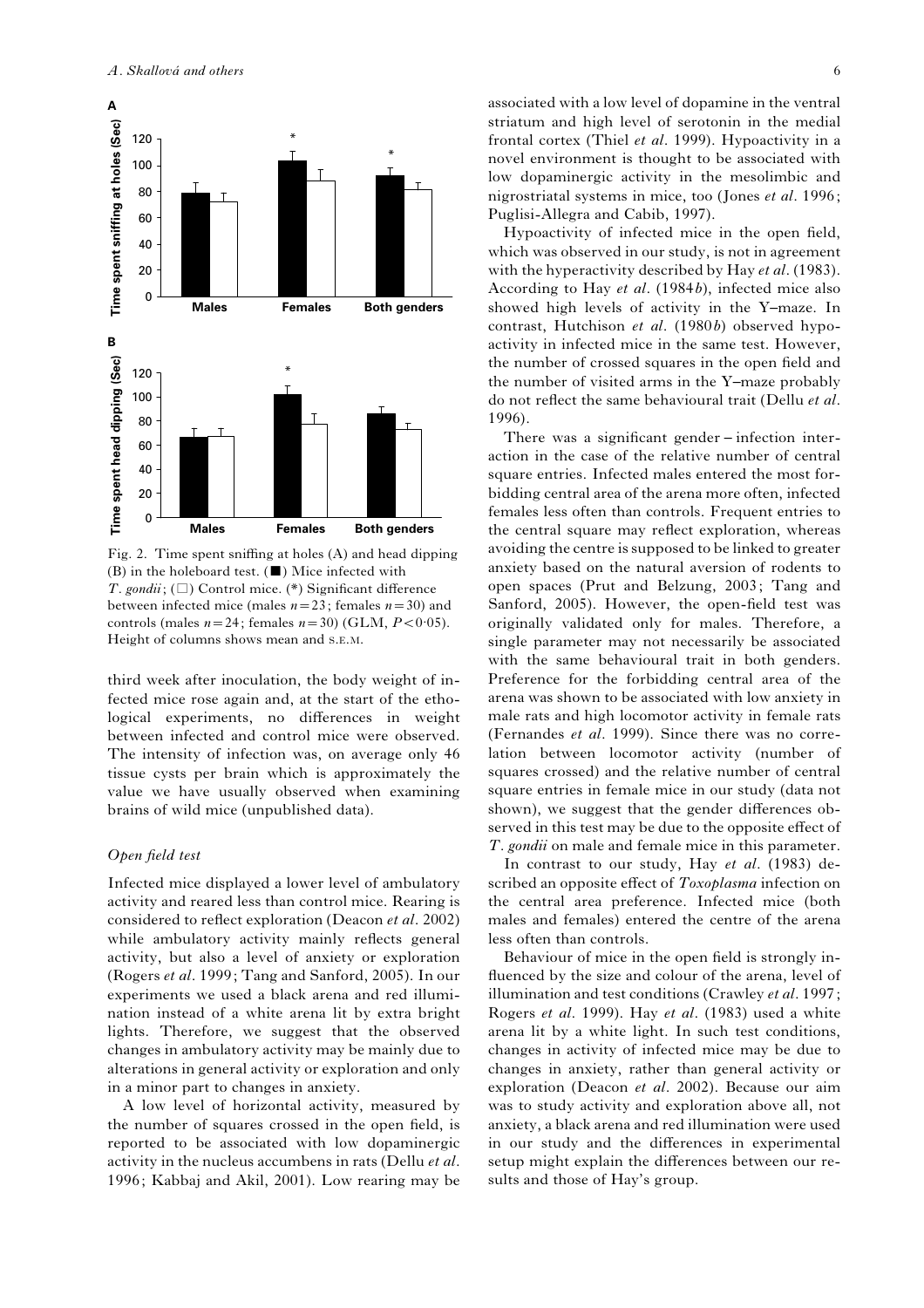| Table 2. Holeboard test after i.p. administration of 10 mg/kg GBR 12909 (males – original 16-hole |  |  |  |  |
|---------------------------------------------------------------------------------------------------|--|--|--|--|
| version with floor divided into 9 squares, $20 \times 20$ cm)                                     |  |  |  |  |

|                                    | Infected        |        |                    |        | Controls        |        |                    |        |
|------------------------------------|-----------------|--------|--------------------|--------|-----------------|--------|--------------------|--------|
|                                    | Saline $(n=11)$ |        | GBR 12909 $(n=12)$ |        | Saline $(n=12)$ |        | GBR 12909 $(n=12)$ |        |
| Measure                            | Mean            | S.E.M. | Mean               | S.E.M. | Mean            | S.E.M. | Mean               | S.E.M. |
| Head dips                          | 12.27           | 1.55   | 8.58               | 0.96   | 10.25           | 1:06   | 13.58              | 1:56   |
| Time spent head dipping (sec)      | 15.77           | 2.39   | 9.13               | 1.36   | 12.57           | 1.72   | 15.99              | 2.29   |
| Time spent sniffing at holes (sec) | 61.92           | 4.60   | 60.14              | 4.70   | 50.19           | 4.51   | 73.23              | 7.53   |
| Time spent grooming (sec)          | 17.43           | 4.29   | $21 - 0.3$         | 5.98   | 34.03           | 5.69   | 7.77               | 1.30   |
| Squares crossed                    | 124.64          | 8.09   | 179.50             | 15.23  | 120.92          | 9.75   | 190.25             | 8.75   |
| Rears                              | 69.27           | 4.95   | 68.67              | 9.03   | 57.33           | 8.46   | 71.92              | 4.95   |

(Parameters providing significant differences between infected and control mice  $(P<0.05)$  are highlighted.)



Fig. 3. The number of head dips in the holeboard test after i.p. administration of saline or GBR 12909 in male mice. (\*) Significant difference between Toxoplasmainfected and control mice in response to GBR 12909 (infected + saline  $n=11$ ; controls + saline  $n=12$ ; infected + GBR 12909  $n=12$ ; controls + GBR 12909  $n=12$ ) (Tukey HSD,  $P < 0.05$ ). Height of columns shows mean and S.E.M.

Hutchison's and Hay's groups reported the presence of hundreds to thousands of cysts in the brains of their experimentally infected mice, which is significantly higher than in our study. The variation in the cyst numbers among these studies and the corresponding difference in brain damage could partly explain the discrepancy in mice behaviour (Hay et al. 1983; Hutchison et al. 1980a).

It is known that mice behaviour significantly differs among different strains. Puglisi-Allegra and Cabib (1997) have shown that behaviour of particular strains of mice in response to administration of dopamine receptor agonists could vary because of distinct basal dopaminergic activity, density of dopamine receptors and density of dopamine transporters in the brain. Hutchison's and Hay's groups used A strain albino mice in all of their studies. We suggest that if Toxoplasma tissue cysts in the brains of mice induced any changes in dopaminergic

system, the impact on the behaviour of mice could differ among strains.

### Habituation in the open field

Habituation to a novel environment can be used as a non-associative test of learning. Changes in ambulatory activity and rearing in the re-test may provide a measure of contextual memory (Contet et al. 2001). It is supposed that the level of habituation of horizontal and vertical activity reflects the ability of adequate evaluation of environmental stimuli in mice (Nieoullon, 1989).

While the number of visited squares was significantly lower in the second trial, numbers of rears increased in both infected and control mice. There were no differences between infected and control animals in the extent of habituation. Therefore, we cannot support the notion that Toxoplasma-infected mice display any deficits in contextual memory.

#### Holeboard test

The holeboard test can provide independent measures of exploration and locomotor activity (File, 2001). In our study, differences in direct exploration between infected and control females were observed. The infected female mice spent significantly more time head-dipping and sniffing at holes than the controls, which reflects a higher level of exploratory activity.

Exploration may be associated with dopaminergic activity in the prefrontal cortex in mice, especially because of the high density of D4 dopamine receptors in this area (Powell et al. 2003), although the mesolimbic dopaminergic system is supposed to be associated with exploration as well (Nieoullon, 1989; Viggiano et al. 2003).

Our results are not in agreement with Hutchison et al. (1980a), who described reduced novel object exploration in Toxoplasma-infected mice. Infected male mice were reported to prefer the familiar arm to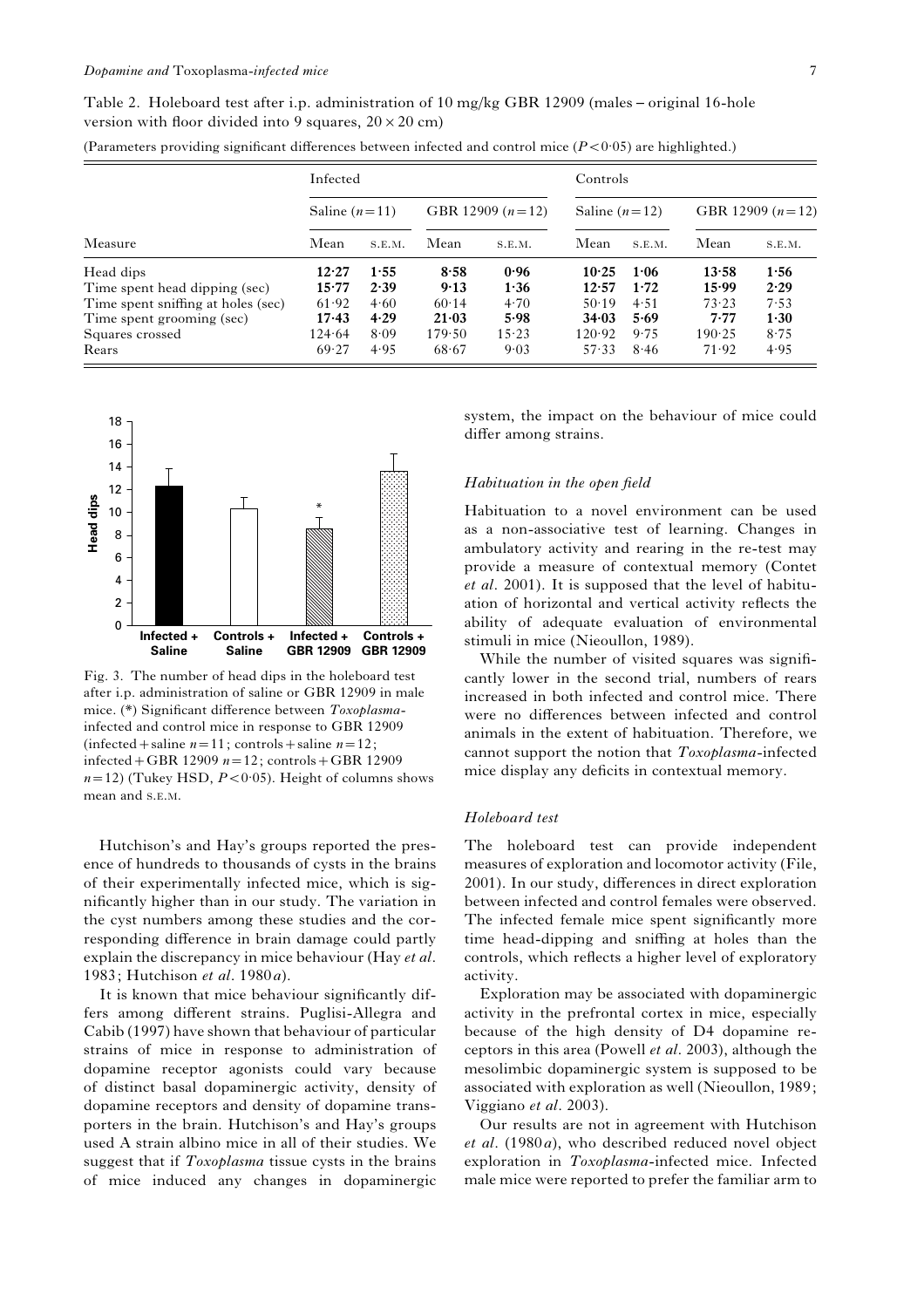|                                    | Infected        |        |                    |        | Controls        |        |                    |           |
|------------------------------------|-----------------|--------|--------------------|--------|-----------------|--------|--------------------|-----------|
|                                    | Saline $(n=14)$ |        | GBR 12909 $(n=14)$ |        | Saline $(n=15)$ |        | GBR 12909 $(n=15)$ |           |
| Measure                            | Mean            | S.E.M. | Mean               | S.E.M. | Mean            | S.E.M. | Mean               | S.E.M.    |
| Head dips                          | 25.00           | 4.10   | 24.93              | 4.15   | 17.13           | 2.16   | 13.13              | 2.38      |
| Time spent head dipping (sec)      | 49.95           | 11.35  | 47.00              | 11.42  | 27.29           | 5.59   | 17.98              | 4.18      |
| Time spent sniffing at holes (sec) | 43.61           | 2.43   | 52.92              | 1.95   | 40.08           | 2.92   | 45.13              | 3.47      |
| Time spent grooming (sec)          | 5.49            | 0.99   | 3.51               | 0.96   | 5.82            | 1.47   | 5.94               | 1.43      |
| Squares crossed                    | 250.80          | 13.41  | 344.67             | 14.72  | 225.43          | 11.82  | 353.64             | $17 - 70$ |
| Rears                              | 34.14           | 4.38   | 31.43              | 3.75   | 45.53           | 5.45   | 37.27              | 4.90      |

Table 3. Holeboard test after i.p. administration of 10 mg/kg GBR 12909 (females – modified 4-hole version with floor divided into 16 squares,  $15 \times 15$  cm)



Fig. 4. The number of head dips in the modified 4-hole holeboard test after i.p. administration of saline or GBR 12909 in female mice (infected + saline  $n=14$ ; controls + saline  $n=15$ ; infected + GBR 12909  $n=14$ ;

controls + GBR 12909  $n=15$ ). Height of columns shows mean and S.E.M.

the novel one in the Y-maze, too (Hay et al.  $1983b$ ; Hutchison et al. 1980b). In contrast, infected rats (males, as well as females) were reported to spend more time exploring a novel object than controls (Berdoy et al. 1995).

# Effects of GBR 12909 on activity in the holeboard

GBR 12909 is a selective dopamine re-uptake inhibitor, which specifically binds to the dopamine transporters (DAT). DAT is a critical protein for dopamine regulation and a blockage of it can result in elevation of synaptic levels of endogenous dopamine because of re-uptake inhibition of released dopamine into presynaptic terminals (Irifune et al. 1995; Mazei et al. 2002).

GBR 12909 was shown to induce hyperlocomotion and stereotyped rearing (Irifune et al. 1995). It has been hypothesized that inhibitors of dopamine uptake reduce dopamine metabolism and turnover. Irifune et al. (1995) described decreased dopamine turnover (DOPAC/dopamine ratio) in the striatum in mice. On the contrary, Westerink et al. (1987)

observed no effect of GBR 12909 on dopamine turnover in the striatum of rats. After administration of GBR 12909, Mazei et al. (2002) observed an increase of extracellular dopamine concentration in the caudate-putamen, but not in the medial prefrontal cortex of rats. These results indicate, that GBR 12909 may influence the nigrostriatal and mesolimbic systems of dopamine pathways.

The effect of GBR 12909 was significantly different in the infected males and the controls. GBR 12909 significantly decreased the time that the controls spent on grooming, but had no effect on the infected males. After administration of GBR 12909, the number of head dips was significantly lower in the infected males than in the controls. The frequency of head dips was decreased in infected males in response to GBR 12909; conversely it was increased in controls.

Repeated use of the 16-hole holeboard resulted in a strong decrease in the number of head dips in males due to habituation. Therefore, a modified novel 4-hole holeboard was used in females to reduce habituation. In contrast to male mice, there were no significant differences between infected and control females in response to administration of GBR 12909 in the 4-hole holeboard. The alteration in experimental design may not explain the observed gender differences. Both of the tests (16-hole holeboard and 4-hole holeboard) provide independent measures of exploration and locomotor activity and are very similar. Literature suggests that exploratory activity is reduced in holeboard re-tests even after modification of the holeboard in the second trial (Deacon et al. 2002).

In the females, the effect of GBR 12909 could be influenced by the stage of the oestrus cycle. Since the stage of the oestrus cycle was not monitored in this study, the risk of false negative results in female mice can be higher than in male mice.

Our results indicate, that GBR 12909 may induce suppression of exploration in Toxoplasma-infected mice. Decreased head dipping is reported in rats after administration of low doses of D2 receptor agonists such as apomorphine (Stahle and Ungerstedt, 1986,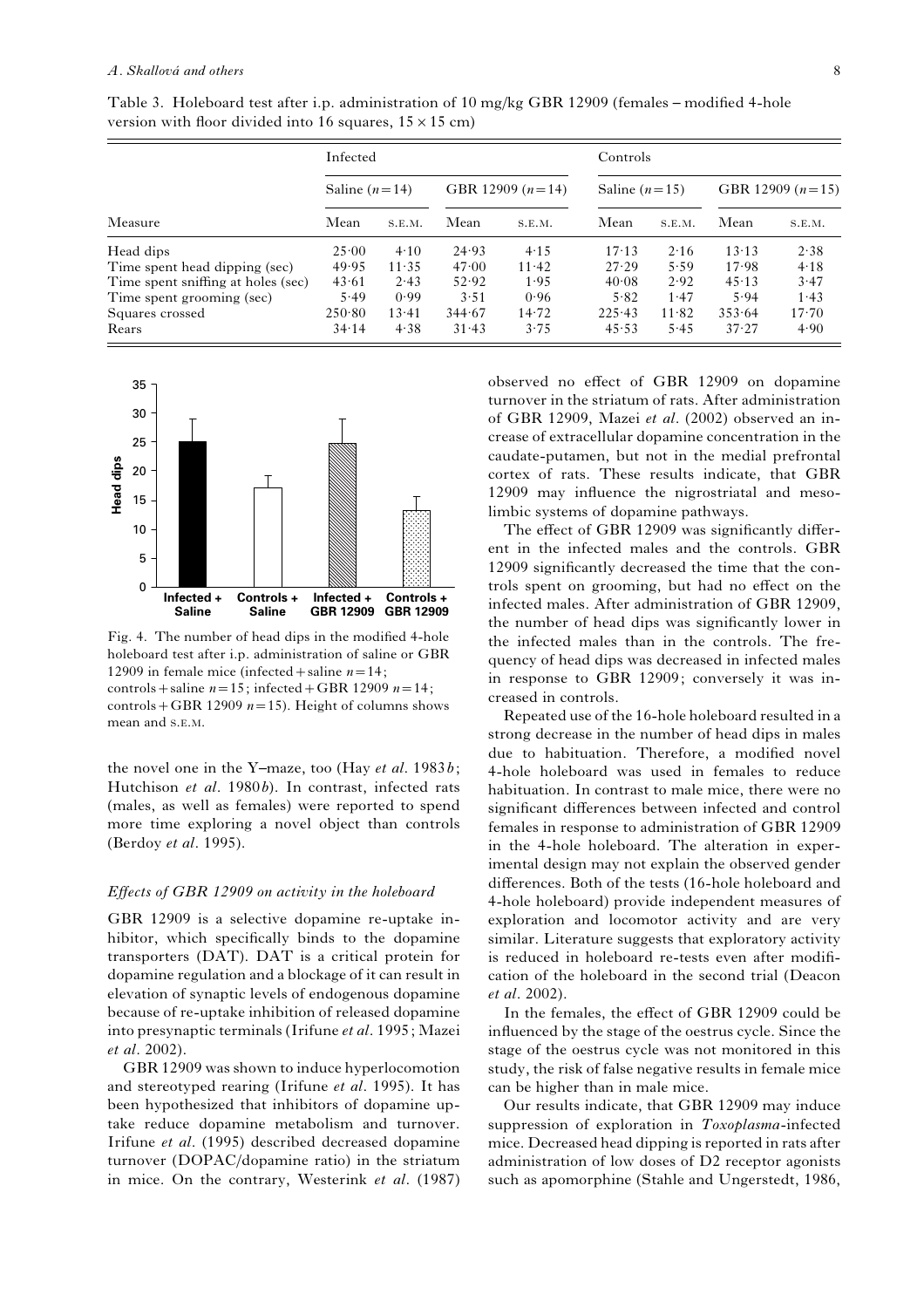### Dopamine and Toxoplasma-infected mice 9

1987). It was hypothesized that the suppressive effect of low doses of apomorphine is attributed to activation of dopamine autoreceptors (Stahle and Ungerstedt, 1987; Irifune et al. 1995). According to the second hypothesis, suppression of exploration may be induced by stimulation of a special group of postsynaptic D2 receptors in the nucleus accumbens (Stahle, 1992). It is known that in response to administration of low doses of apomorphine, suppression of exploration is always associated with decrease of locomotion – contrary to the hyperactivity observed in our study. The opposite effect of GBR 12909 on the infected and the control mice could be caused by an impairment of the dopamine pathway integration of the infected animals. Increase in locomotor activity, caused by GBR 12909-mediated elevation of synaptic levels of dopamine in the limbic system, was followed by decreased exploration in the infected mice. Dopaminergic activity in the limbic system is shown to be associated with locomotion (Dow-Edwards and Busidan, 2001; Irifune et al. 1995). The activity of dopamine D4 receptors, which are concentrated in the prefrontal cortex, is supposed to be associated with directed exploratory activity (Powell et al. 2003). Therefore, we suppose that in the infected mice, an increase of dopaminergic activity in the limbic system was followed by decreased dopamine activity in the prefrontal cortex.

# Conclusion

The nature of the previously described and presently observed behavioural alterations in Toxoplasmainfected mice, as well as the observed difference in effects of GBR 12909 on the infected and the control male mice suggests that the proximal causes of alterations in mice behaviour induced by  $T$ . gondii are probably changes in the dopaminergic system. However, because of the high plasticity and complexity of behavioural and neurophysiological mechanisms, it is not possible to satisfactorily explain the mechanism of Toxoplasma-induced behavioural alterations without direct examination of levels of dopamine and itsmetabolites in various brain regions. We suggest, that a combination of neurochemical and ethological studies may be essential to explain the physiological mechanism of Toxoplasmainduced alterations in animal behaviour.

We would like to thank Věra Bubeníková for her advice. This work was supported by the Czech Ministry of Education (grant 0021620828).

### REFERENCES

Berdoy, M., Webster, J. P. and Macdonald, D. W. (1995). Parasite-altered behaviour: is the effect of

Toxoplasma gondii on Rattus norvegicus specific ? Parasitology **111**, 403-409.

- Berdoy, M., Webster J. P. and Macdonald, D. W. (2000). Fatal attraction in rats infected with Toxoplasma gondii. Proceedings of the Royal Society of London, B 267, 1591–1594.
- Cloninger, C. R., Svrakic D. M. and Przybeck T. R. (1993). A psychobiological model of temperament and character. Archives of General Psychiatry 50, 975–990.
- Contet, C., Rawlins, N. and Deacon, R. M. J. (2001). A comparison of 129S2/SvHsd and C57BL/6JOlaHsd mice on a test battery assessing sensorimotor, affective and cognitive behaviours, implications for the study of genetically modified mice. Behavioural Brain Research 124, 33–46.
- Corr, P. J. and Kumari, V. (2000). Individual differences in mood reactions to d-amphetamine, a test of three personality factors. Journal of Psychopharmacology 14, 371–377.
- Crawley, J. N., Belknap, J. K., Collins, A., Crabbe, J. C., Frankel, W., Henderson, N., Hitzemann, R. J., Maxson, S. C., Miner, L. L., Silva, A., Wehner, J., Wynshaw-Boris, A. and Paylor, R. (1997). Behavioral phenotypes of inbred mouse strains, implication and recommendations for molecular studies. Psychopharmacology 132, 107–124.
- Darcy, F. and Santoro, F. (1994). Toxoplasmosis. In Parasitic Infections and the Immune System (ed. Kierszenbaum, F.), pp. 163–201. Academic Press, San Diego.
- Deacon, R. M. J., Croucher, A. and Rawlins, J. N. (2002). Hippocampal cytotoxic lesion effects on speciestypical behaviours in mice. Behavioural Brain Research 132, 203–213.
- Dellu, F., Piazza, P. V., Mayo, W., LeMoal, M. and Simon, H. (1996). Novelty-seeking in rats – biobehavioral characteristics and possible relationship with the sensatin-seeking trait in man. Neuropsychobiology 34, 136–145.
- Denkers, E. Y. and Gazzelini, R. T. (1998). Regulation and function of T-cell-mediated immunity during Toxoplasma gondii infection. Clinical Microbiology Reviews 11, 569–588.
- Dow-Edwards, D. L. and Busidan, Y. (2001). Behavioral responses to dopamine agonists in adult rats exposed to cocaine during preweaning period. Pharmacology, Biochemistry, and Behavior 70, 23–30.
- Fernandes, C., González, M. L., Wilson, C. A. and File, S. E. (1999). Factor analysis shows that female rat behaviour is characterized primarily by activity, male rats are driven by sex and anxiety. Pharmacology Biochemistry and Behavior 64, 731–738.
- File, S. E. (2001). Factors controlling measures of anxiety and responses to novelty in the mouse. Behavioural Brain Research 125, 151–157.
- Flegr, J., Preiss, M., Klose, J., Havlíček, J., Vitáková, M. and Kodym, P. (2003). Decreased level of psychobiological factor novelty seeking and lower intelligence in men latently infected with the protozoan parasite Toxoplasma gondii. Biological Psychology 63, 253–268.
- Frenkel, J. K. (1988). Patophysiology of Toxoplasmosis. Parasitology Today 4, 273-278.
- Gebhardt, Ch., Leisch, F., Schüssler, P., Fuchs, K., Stompe, T., Sieghart, W., Hornik, K., Kasper, S. and Aschauer, H. N. (2000). Non-association of dopamine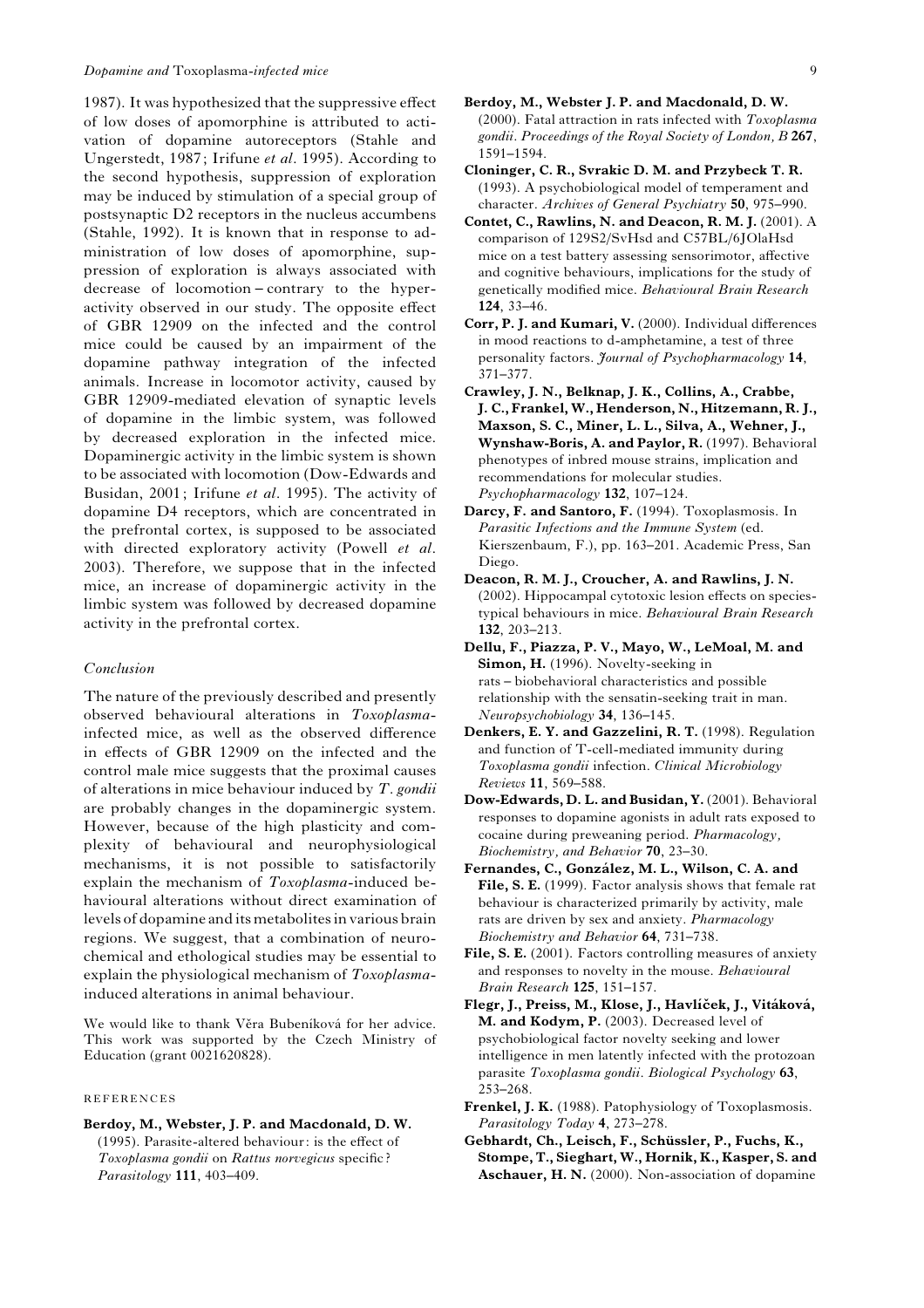#### A. Skallová and others  $10$

D4 and D2 receptor genes with personality in healthy individuals. Psychiatric Genetics 10, 1–7.

Hansenne, M., Pinto, E., Pitchot, W., Reggers, J., Scantamburlo, G., Moor, M. and Ansseau, M. (2002). Further evidence on the relationship between dopamine and novelty seeking, a neuroendocrine study. Personality and Individual Differences 33, 967–977.

Hay, J., Hutchison, W. M., Aitken, P. P. and Graham, D. I. (1983). The effect of congenital and adult-aquired Toxoplasma infections on activity and responsiveness to novel stimulation in mice. Annals of Tropical Medicine and Parasitology 77, 483–495.

Hay, J., Aitken, P. P., Hair, D. M., Hutchison, W. M. and Graham, D. I. (1984a). The effect of congenital Toxoplasma infection on mouse activity and relative preference for exposed areas over a series of trials. Annals of Tropical Medicine and Parasitology 78, 611–618.

Hay, J., Aitken, P. P. and Graham, D. I. (1984b). Toxoplasma infection and response to novelty in mice. Zeitschrift für Parasitenkunde 70, 575–587.

Hay, J., Aitken, P. P. and Arnott, M. A. (1985). The influence of congenital Toxoplasma infection on the spontaneous running activity of mice. Zeitschrift für Parasitenkunde 71, 459–462.

Holmes, J. C. and Bethel, W. M. (1972). Modification of intermidiate host behaviour by parasites. In Behavioural Aspects of Parasite Transmission (ed. Canning, E. U. and Wright, C. A.), pp. 123–149. Academic Press, London.

Hrdá, Š., Votýpka, J., Kodym, P. and Flegr, J.  $(2000)$ . Transient nature of Toxoplasma gondii-induced behavioral changes in mice. *Journal of Parasitology* 86, 657–663.

Hutchison, W. M., Bradley, M., Cheyne, W. M., Wells, B. W. P. and Hay, J. (1980a). Behavioural abnormalities in Toxoplasma-infected mice. Annals of Tropical Medicine and Parasitology 74, 337–345.

Hutchison, W. M., Aitken, P. P. and Wells, B. W. P. (1980b). Chronic Toxoplasma infections and familiaritynovelty discrimination in the mouse. Annals of Tropical Medicine and Parasitology 74, 145–150.

Hutchison, W. M., Aitken, P. P. and Wells, B. W. P. (1980 $c$ ). Chronic Toxoplasma infections and motor performance in the mouse. Annals of Tropical Medicine and Parasitology 74, 507–510.

Irifune, M., Nomoto, M. and Fukuda, T. (1995). Effects of GBR 12909 on locomotor activity and dopamine turnover in mice, comparison with apomorphine. European Journal of Pharmacology 272, 79–85.

Jones, B. C., Hou, X. and Cook, M. N. (1996). Effect of exposure to novelty on brain monoamines in C57BL/6 and DBA/2 mice. Physiology and Behaviour 59, 361–367.

Kabbaj, M. and Akil, H. (2001). Individual differences in novelty-seeking behavior in rats, a c-fos study. Neuroscience 106, 535–545.

Kodym, P., Blažek, K., Malý, M. and Hrdá, Š. (2002). Pathogenesis of experimental toxoplasmosis in mice with strains differing in virulence. Acta Parasitologica 47, 239–248.

Lee, Y. H., Channon J. Y., Matsuura, T., Schwartzman, J. D., Shin, D. W. and Kasper, L. H. (1999). Functional and quantitative analysis of splenic T cell immune responses following oral Toxoplasma gondii infection in mice. Experimental Parasitology 91, 212–221.

Lipp, H. P. and Wolfer, D. P. (2003). Genetic background problems in the analysis of cognitive and neuronal changes in genetically modified mice. Clinical Neuroscience Research 3, 223–231.

Mazei, M. S., Pluto, C. P., Kirkbride, B. and Pehek, E. A. (2002). Effects of catecholamine uptake blockers in the caudate-putamen and subregions of the medial prefrontal cortex of the rat. Brain Research 936, 58–67.

McLeod, R., Eisenhauer, P., Mack, D., Brown, C., Filice, G. and Spitalny, G. (1989). Immune responses associated with early survival after peroral infection with Toxoplasma gondii. Journal of Immunology 142, 3247–3255.

Nieoullon, A. (2002). Dopamine and regulation of cognition and attention. Progress in Neurobiology 67, 53–83.

Piekarski, G., Zippelius, H. M. and Witting, P. A. (1978). Auswirkungen einer latenten Toxoplasma-Infektion auf das Lernvermogen von weissen Laboratoriumsratten and mausen. Zeitschrift für Parasitenkunde 57, 1–15.

- Powell, S. B., Paulus, M. P., Hartman, D. S., Godel, T. and Geyer, M. A. (2003). RO-10-5824 is a selective dopamine D4 receptor agonist that increases novel object exploration in C57 mice. Neuropharmacology 44, 473–481.
- Prut, L. and Belzung, C. (2003). The open field as a paradigm to measure the effects of drugs on anxiety-like behaviors, a review. European Journal of Pharmacology 463, 3–33.

Puglisi-Allegra, S. and Cabib, S. (1997). Psychopharmacology of dopamine, The contribution of comparative studies in inbred strains of mice. Progress in Neurobiology 51, 637–661.

Rogers, D. C., Jones, D. N. C., Nelson, P. R., Jones, C. M., Quilter, Ch. A., Robinson, T. L. and Hagan, J. J. (1999). Use of SHIRPA and discriminant analysis to characterise marked differences in the behavioural phenotype of six inbred mouse strains. Behavioural Brain Research 105, 207–217.

Stahle, L. (1992). Do autoreceptors mediate dopamine agonist-induced yawning and suppression of exploration? *Psychopharmacology* 106, 1-13.

Stahle, L. and Ungerstedt, U. (1986). Different behavioural patterns induced by the dopamine agonist apomorphine analysed by multivariate statistics. Pharmacology, Biochemistry, and Behavior 24, 291–298.

Stahle, L. and Ungerstedt, U. (1987). On the mode of action of six putative dopamine receptor agonists on suppression of exploratory behaviour in rats. Psychopharmacology 91, 139–146.

Stibbs, H. H. (1985). Changes in brain concentrations of catecholamines and indoleamines in Toxoplasma gondii infected mice. Annals of Tropical Medicine and Parasitology 79, 153–157.

Tang, X. and Sanford, L. D. (2005). Home cage activity and activity-based measures of anxiety in 129P3/J, 129X1/SvJ and C57BL/6J mice. Physiology and Behaviour 84, 105–115.

Thiel, C. M., Muller, C. P., Huston, J. P. and Schwarting, R. K. (1999). High versus low reactivity to novel environment, behavioural, pharmacological and neurochemical assassments. Neuroscience 93, 243–251.